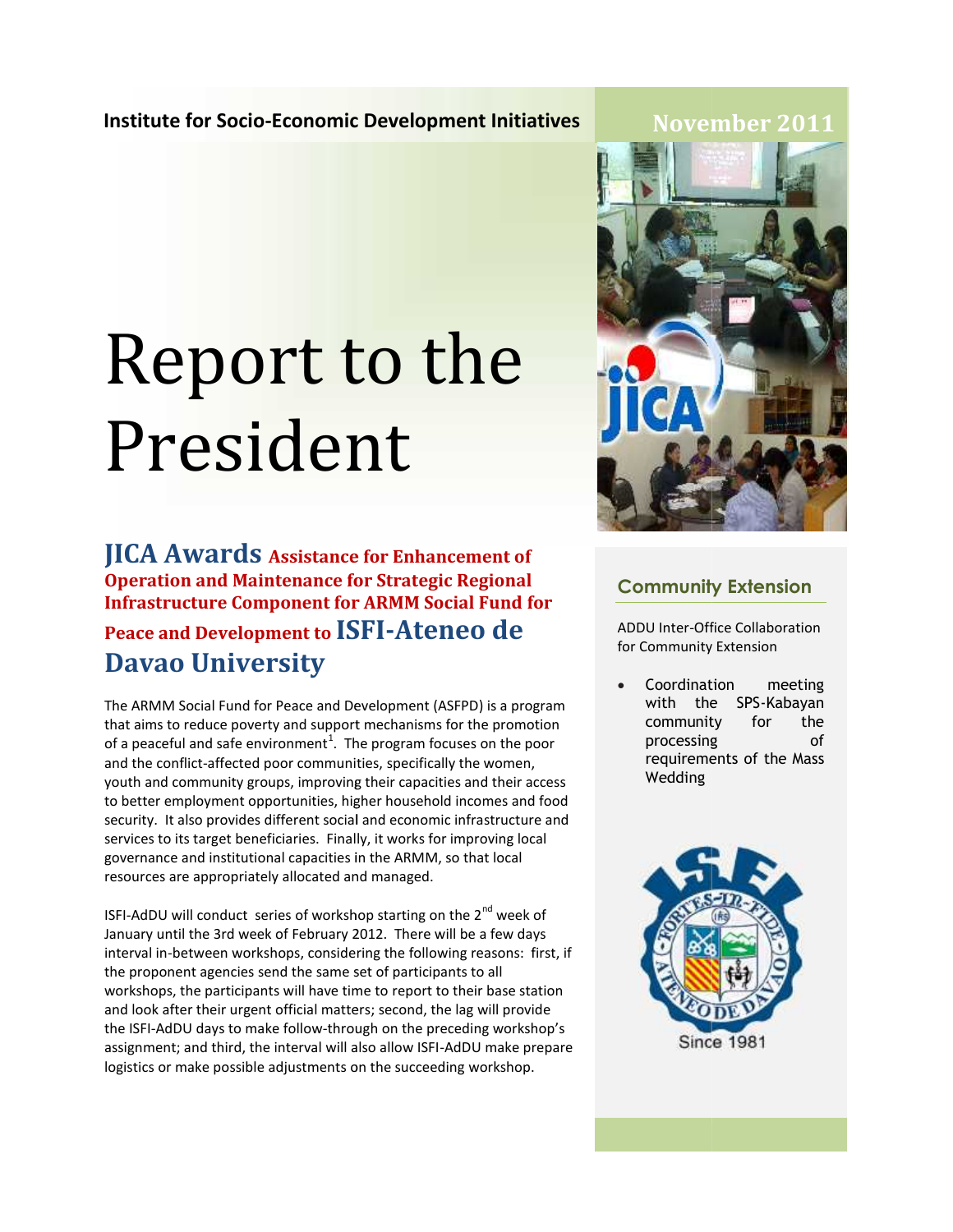

## **The Computer Literacy and Internet Connection Impact Study**

- Internal Team Meetings and Meeting conducted with the GEM/CLIC to clearly understand the tasks, activities and deliverables under this engagement, and to level-off expectations prior to the start of activities
- Consulted and agreed with the GEM staff and CLIC technical personnel on the study sample of 225 CLIC-partner schools and 75 non-CLIC high schools;
- Consulted and agreed with GEM staff on the design and administration of the survey instruments;
- Coordinated with CLIC technical personnel on the schedule of data gathering activities to facilitate introduction of the Study Team and to ensure smooth and complete retrieval of data (primary and secondary);
- Continuing/ work in progress in field work activities. Total Accomplishment as of December 02, 2011:

#### **190 CLIC 58 Non-CLIC**

Provided regular status reports.

### **PROJECT GENERATION**

Research Proposal submitted to PHILSSA entitled "**How Davao Gulf Fisherfolk Organizations Thrive, or Falter, Post Intervention Support (Studying the Organizational Growth or Demise of ISFI's FRMP Fisherfolk Organization Beneficiaries)" – Disapproved**

#### 2. Concept Note submitted to GIZ-DENR entitled "**Measuring adaptive capacity and propensity for adaptive**

**action among Davao Gulf people's organizations located along the Davao Gulf coastal communities" - Disapproved**

**3.** In association with DevConsult, Inc., submitted a proposal entitled **" Leadership Development for Cluster of the Provincial Level and Technical Assistance on Support Mechanism "** to the Philippine-Australia Human Resource and Organizational Development Facility (PAHRODF) – **Awaiting Results**

4. Proposal submitted to JICA entitled **" Assistance for Enhancement of Operation and Maintenance for Strategic Regional Infrastructure Component for ARMM Social Fund for Peace and Development" -Approved**

## **Livelihood and Enterprise Development Program**

Conducted Monitoring of 8 People's Organization in the Municipalities of Malalag and Sta. Cruz, Davao del Sur.

| Name of PO                                                                | No. of<br>member<br>S | <b>Livelihood Project</b><br>Implemented                                                                                               | <b>Current Status</b>                                                                                                                                                                                                                                                                                                                                                                                                                                                              |
|---------------------------------------------------------------------------|-----------------------|----------------------------------------------------------------------------------------------------------------------------------------|------------------------------------------------------------------------------------------------------------------------------------------------------------------------------------------------------------------------------------------------------------------------------------------------------------------------------------------------------------------------------------------------------------------------------------------------------------------------------------|
| <b>ISFFAMCO-</b><br>Ibo                                                   | 133                   | Water System<br>٠<br>Nursery<br>п<br>establishment                                                                                     | Operational<br>٠<br>Members are all active<br>Renewal of Registration<br>٠<br><b>Updated Financial Statements</b><br>٠                                                                                                                                                                                                                                                                                                                                                             |
| <b>BAFIMCO-</b><br><b>Bato Fisherfolk</b><br>Multi-Purpose<br>Cooperative | 183                   | Buy and Sell of<br>٠<br>Seaweeds<br>Seaweeds<br>п<br>Culture<br>Production<br>п<br>Loan<br>Leasing<br>of<br>▪<br><b>Floating Drier</b> | Last operation of BAFIMCO as<br>٠<br>a cooperative was last 2007.<br>No monthly meeting was made<br>٠<br>after 2007.<br>Out of the 183 members only<br>п<br>50 are now active and still<br>engaged in seaweeds culture<br>as individual farmers. They<br>50<br>kls.<br>planted<br>Seaweed<br>propagules as initial and have<br>maintained $3 - 5$ lines.<br>Floating Drier was no longer<br>٠<br>operational - structure was<br>totally damaged. Only drums<br>can be re-utilized. |